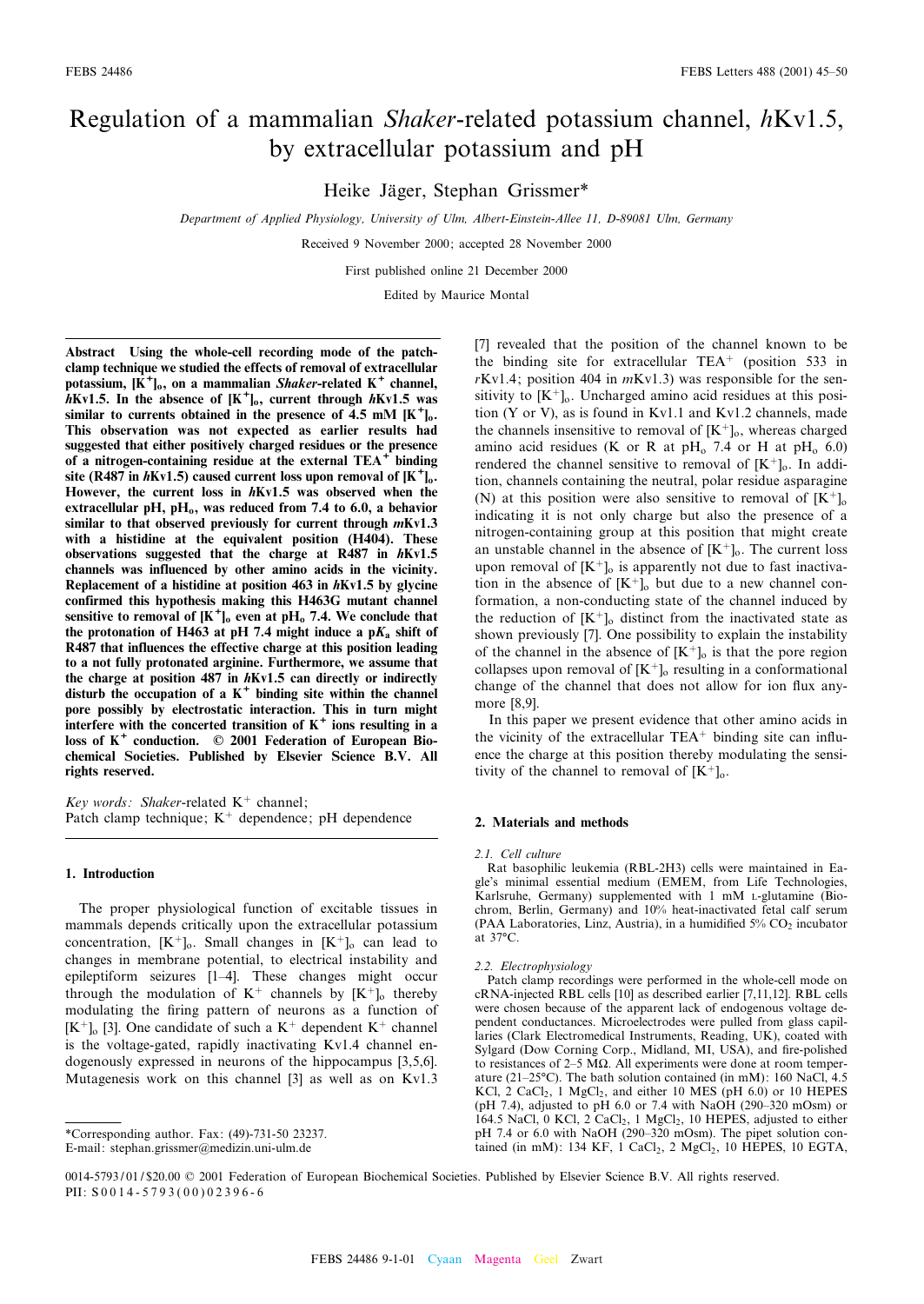adjusted to pH 7.2 with KOH (290^320 mOsm). External solutions were changed by a syringe-driven perfusion system. Membrane currents were recorded with an EPC-9 patch clamp amplifier (HEKA elektronik, Lambrecht, Germany), filtered at 2.9 kHz, and digitized. Stimulation and recording was controlled by a Macintosh computer with appropriate software (Pulse and PulseFit, HEKA elektronik, Lambrecht, Germany). Series resistance compensation (80%) was used, if the current exceeded 2 nA. All figures were corrected for capacitative and leak currents using templates created by averaging and scaling 10 current traces elicited during hyperpolarizing voltage pulses (P/10 procedure). All illustrated results were obtained at least in triplicate.

## 2.3. Expression

The plasmid encoding the human Kv1.5 channel was a friendly gift from Dr. L. Philipson (University of Chicago, Chicago, IL, USA). The QuickChange<sup>®</sup> site-directed mutagenesis kit (Stratagene, La Jolla, CA, USA) was used to generate point mutations encoding the amino acid exchanges. RNA was transcribed from cDNA and injected into RBL cells. RBL cells are electrophysiologically well characterized and do not express detectable voltage-gated outward rectifying K channels  $[13]$ . The cRNA was diluted with 0.5% fluorescein-5-isothiocyanate (FITC) dextran MW 10000 in 100 mM KCl to a final concentration of 0.5-1 mg/ml. The cRNA/FITC-solution was filled into injection capillaries (Femtotips, Eppendorf, Germany) and RBL cells were injected using an Eppendorf microinjection system (Micromanipulator 5171 and Transjector 5246, Eppendorf, Germany) as described  $[11, 12, 14]$ . 2 $-6$  h later, injected cells were identified by fluorescence and whole-cell currents were investigated.

# 3. Results

We have demonstrated earlier [7] that replacing the histidine at position 404 in mKv1.3 (equivalent to position 449 in Shaker, see Fig. 1) by a positively charged arginine rendered the channel very sensitive to removal of  $[K^+]_0$ . This observation was in agreement with earlier findings by Pardo et al. (1992) on  $rKv1.4$  and our own findings on  $mKv1.4$  that the presence of a charged lysine residue (K533 in rKv1.4 and  $mKv1.4$ ) at the homolog position was responsible for this effect. In keeping with this notion, current through wild type hKv1.5 channels, with a positively charged arginine at the homolog position (R487), should be similarly sensitive to removal of  $[K^+]_0$ . Unexpectedly, current through wild type  $h$ Kv1.5 channels were hardly affected by a reduction in  $[K^+]_0$ , at least at pH<sub>o</sub> 7.4. This can be seen on the left side of Fig. 2 which shows whole-cell currents elicited with 200 ms



Fig. 1. Putative pore region of voltage-gated  $K^+$  channels. A: Amino acid alignment of the putative 'P-region' of Shaker-related potassium channels. The amino acid positions in the different channels responsible for external TEA interaction (position 449 in *Shaker*) are highlighted. B: Top and side view of the KcsA channel. Equivalent positions at which amino acid changes were introduced are shown in green (463 equivalent position) and red (487 equivalent position).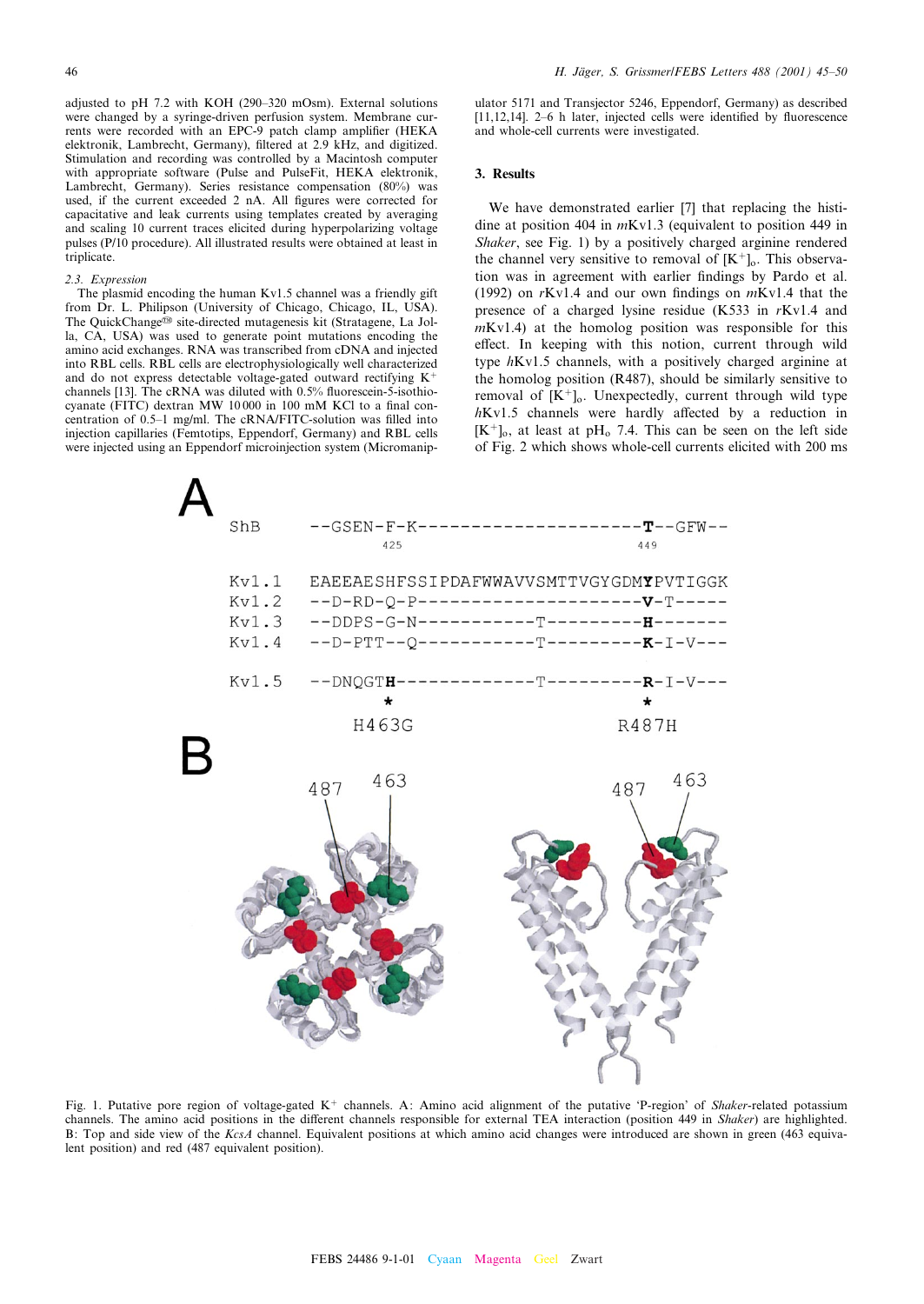

Fig. 2. pH and  $K^+$  dependence of wild type (wt)  $hKv1.5$  channels with and without 4.5 mM  $[K^+]_0$  at pH<sub>o</sub> 7.4 and pH<sub>o</sub> 6.0. Currents were elicited by 200 ms depolarizing voltage steps from a holding potential of  $-80$  mV to a test potential of 40 mV in the presence (4.5 mM) or absence of extracellular  $K^+$  at pH<sub>o</sub> 7.4 (left) and at  $pH<sub>o</sub>$  6 (right).

depolarizing voltage steps from  $-80$  to 40 mV in the presence (4.5 mM) and absence of  $[K^+]_0$  at pH<sub>0</sub> 7.4. Removal of  $[K^+]_0$ neither changed the peak current amplitude nor significantly the time course of current decay during depolarization. In contrast, at  $pH_0$  6.0 (Fig. 2, right) current through wild type hKv1.5 channels became very sensitive to removal of  $[K^+]_0$ . The suppression of current upon removal of  $[K^+]_0$  at  $pH<sub>o</sub>$  6.0 was almost complete, i.e. peak current amplitude was reduced to  $\sim$  10% of the peak current amplitude obtained in the presence of  $K^+$  (4.5 mM). This behavior (of hKv1.5 at  $pH_0$  6.0) was similar to the behavior observed for m and rKv1.4 as well as for the H404R mutant of  $mKv1.3$  at  $pH_0$ 7.4 [3,7]. In addition, current through wild type  $mKv1.3$  channels, with a protonable histidine (H404) at the equivalent position, showed a similar reduction of current upon removal of  $[K^+]_0$  at pH<sub>o</sub> 6.0 [7].

One possible explanation for this apparent discrepancy could be that the effective charge of the arginine at position 487, especially in  $hKv1.5$ , might be influenced by another amino acid in the vicinity. As a first test of this idea, we tried to recreate the situation seen in mKv1.3 (H404) where the channels became more sensitive upon removal of  $[K^+]_0$  by changing the  $pH<sub>o</sub>$  from 7.4 to 6.0. Therefore we replaced R487 in hKv1.5 by a histidine. The resulting R487H mutant hKv1.5 channels carry now the identical residue at the corresponding position in  $mKv1.3$  and consequently should behave in a similar way regarding the  $pH_0$  and  $[K^+]_0$  dependence. Fig. 3 shows the result of an identical experiment as shown in Fig. 2 except this time using the mutant R487H hKv1.5 channels. Similar to Fig. 2, currents through the mutant R487H  $h$ Kv1.5 channels were hardly affected by a reduction in  $[K^+]_0$  at pH<sub>0</sub> 7.4 (Fig. 3, left), with the exception of a small change in inactivation. Peak current amplitude, elicited with 200 ms depolarizing voltage steps from  $-80$  to 40 mV, was reduced less than 10% upon removal of  $[K^+]_0$  and the time course of current decay during depolarization was only a little bit faster in the absence of  $[K^+]_0$  compared to when 4.5 mM  $K^+$  was present. Similar to the results shown in Fig. 2 (right) for current through wild type  $hKv1.5$  channels at pH<sub>0</sub> 6.0, currents through the mutant R487H hKv1.5 channels became also very sensitive to removal of  $[K^+]_0$  at pH<sub>o</sub> 6.0 (Fig. 3,



Fig. 3. pH<sub>o</sub> and K<sup>+</sup> dependence of the R487H mutant  $hKv1.5$ channels with and without 4.5 mM  $[K^+]$ <sub>o</sub> at pH<sub>o</sub> 7.4 and pH<sub>o</sub> 6.0. Currents were elicited under identical conditions as described in the legend to Fig. 2.

right). Peak current amplitude through the mutant R487H  $h$ Kv1.5 channels was reduced to  $\sim$  10% of the peak current amplitude obtained in the presence of  $K^+$  (4.5 mM). This behavior seems to be identical to what was observed for current through wild type hKv1.5 channels indicating that the charge of the histidine at position 487 acts similar as the charge of the arginine at the same position. Comparing these results to those obtained with  $mKv1.3$  [7] showed three differences: (a) changing  $pH<sub>o</sub>$  from 7.4 to 6.0 reduced peak currents through mutant R487H  $h$ Kv1.5 channels by  $\sim$  50% (in the presence of 4.5 mM  $K^+$ ), while having little effect on peak current through  $mKv1.3$  [7]; (b) the reduction of peak current amplitude upon removal of  $[K^+]_0$  is much weaker at pH<sub>0</sub> 7.4 for the mutant R487H hKv1.5 channels compared to the situation observed in  $mKv1.3$  [7]; (c) the reduction of peak current amplitude upon removal of  $[K^+]_0$  is much stronger at pH<sub>o</sub> 6.0 for the mutant R487H  $h$ Kv1.5 channels compared to the situation observed in mKv1.3 [7].

Taken together this would suggests that a simple titration of the amino acid at position 487 in hKv1.5 cannot explain the loss of current upon removal of  $[K^+]_0$ . Other mechanisms or amino acids that are different in  $mKv1.3$  – might influence the titration, i.e. the amount of charge, at this position.

One possible candidate that could influence the effective charge at position 487 in  $h$ Kv1.5 channels could be the histidine at position 463. This histidine is not present in mKv1.3 but is present in Kv1.1 (H355) and has been shown [15] to be able to influence the effective  $TEA<sup>+</sup>$  concentration at the ex-



Fig. 4. pH<sub>o</sub> and K<sup>+</sup> dependence of the H463G mutant  $h$ Kv1.5 channels with and without 4.5 mM  $[K^+]_0$  at pH<sub>o</sub> 7.4 and pH<sub>o</sub> 6.0. Currents were elicited under identical conditions as described in the legend to Fig. 2.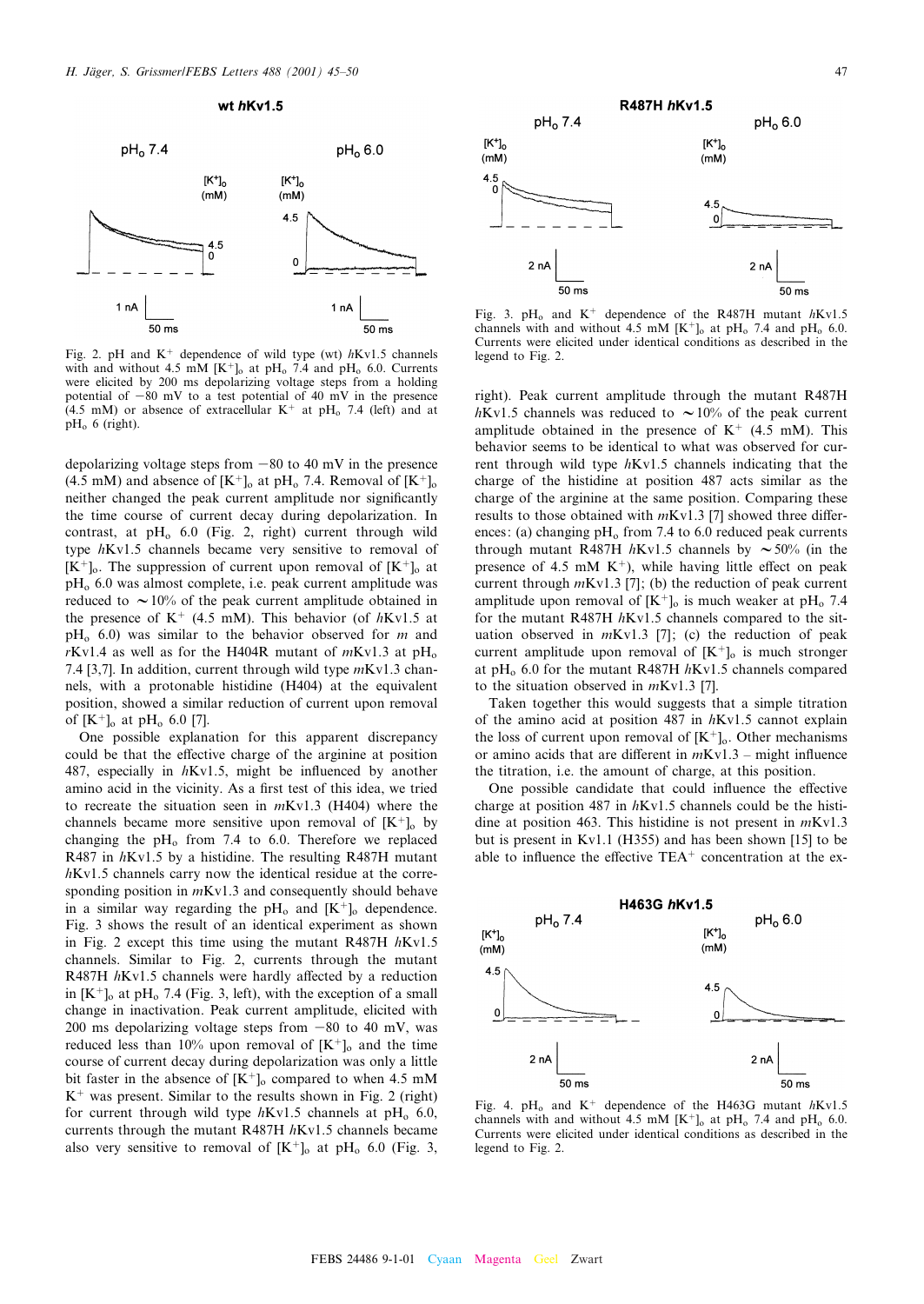ternal TEA<sup>+</sup> receptor site (position 379 in Kv1.1, position 487 in  $hKv1.5$ ). If the titration of this histidine can influence the charge at position 487, then replacement of this histidine by a non-titratable amino acid, for example glycine, should make the channel sensitive to the removal of  $[K^+]_0$  independent of the  $pH<sub>o</sub>$ . To test this idea, we generated exactly this mutant channel (H463G hKv1.5) and performed the same experiments as shown for the wild type  $hKv1.5$  in Fig. 2 and the mutant R487H hKv1.5 channel in Fig. 3. The result of such an experiment with H463G mutant hKv1.5 channels is shown in Fig. 4. It shows that this mutant channel is indeed very sensitive to the removal of  $[K^+]_0$  at pH<sub>o</sub> 7.4 and also at pH<sub>o</sub> 6.0. This behavior is similar to experiments with the H404R mutant channel of mKv1.3 [7] and suggested to us that the effective charge at R487 in  $h$ Kv1.5 channels can be influenced by the charge at position 463.

# 4. Discussion

Shaker-related  $K^+$  channels are able to sense the external  $[K^+]$ <sub>o</sub> if they carry a positively charged (K at pH<sub>o</sub> 7.4; or H at  $pH<sub>o</sub>$  6.0) or a nitrogen-containing amino acid (N) at the homolog position to 82 in *KcsA* or 449 in *Shaker* [7]. This position comprises part of the external TEA<sup> $+$ </sup> binding site [16,17] and is also involved in mediating C-type inactivation. For example the substitution of R487Y in hKv1.5 conferred increased sensitivity to extracellular TEA<sup>+</sup> [18] comparable to that found in Shaker T449Y [16] or other channels carrying a Y at that position [19,20].

We wanted to know why  $hKv1.5$ , with a positively charged R at the external  $TEA<sup>+</sup>$  binding site, was unable to sense  $[K^+]$ <sub>o</sub> at pH<sub>o</sub> 7.4 and was able to do so at pH<sub>o</sub> 6.0. By introducing amino acid substitutions by point mutations we could show that the charge at R487 is dominated by another charge in the vicinity. The amino acid in question seems to be H463 whose protonation apparently can influence the charge at R487 presumably through a  $pK_a$  shift.

## 4.1. Amino acids involved in  $K^+$  binding in  $hKv1.5$

Three permeant ion binding sites were found in the pore of KcsA, two in the selectivity filter and one in the internal pore cavity [21]. The backbone carbonyl oxygens of the highly conserved T/SXGYG act as a selectivity filter for  $K^+$  ions [21,22]. Because of the high similarity between KcsA and the Shaker-like potassium channels within the P-region and the fact that both channels are selective for potassium one can assume that the structure of the  $KcsA$  pore in general reflects the structure of the pore of other potassium selective channels. We think that the outer most  $K^+$  binding site might be responsible for the observed effects. This position has been described as the external lock-in site [23-25] that is highly selective for  $K<sup>+</sup>$  and has to be very close to the extracellular solution due to the weak voltage dependency. Since this external lock-in site has a relatively high affinity to bind  $K^+$  it might be likely that a potassium ion would be at this site most of the time and one could imagine that the occupancy of this site is a prerequisite for a functional channel. According to Vergara et al. ([26]) the  $K_d$  for the external  $K^+$  binding site is in the low micromolar range ( $\sim$  2.7  $\mu$ M) determined for the external lock-in site of Ca<sup>2+</sup>-activated K<sup>+</sup> channel (BK<sub>Ca</sub>) [23,24,26]; indicating that even under low  $[K^+]_0$  this binding site would be occupied. In addition, the occupancy of this site might have effects on other channel properties such as toxin binding, C-type inactivation or deactivation. Experimental evidence that  $[K^+]_0$  did influence ligand binding came from toxin binding experiments. For Shk-Lys22, a modified sea anemone toxin, it was found that the sensitivity differed in 4.5 compared to 164.5 mM  $[K^+]_0$  [27]. The authors proposed that the occupancy of the external  $K<sup>+</sup>$  binding site appeared to destabilize the interaction of the native toxin with the channel via electrostatic repulsion. This was also found for Lys27 of kaliotoxin [28] and Lys27 of agitoxin [29]. In addition, in the Kv2.1 channel the removal of  $[K^+]_0$  (also in the absence of  $[K^+]_i$ ) resulted in a channel conformation that was insensitive to block by  $TEA<sup>+</sup>$  [30] indicating conformational rearrangements of the external vestibule of the channel upon removal of  $[K^+]_0$ . Since this TEA<sup>+</sup> sensitivity in the absence of  $[K^+]_0$  was almost restored by replacing a lysine at position 356 in Kv2.1 (equivalent to H463 in  $hKv1.5$ ) with a glycine the authors suggested that the conformational changes that occurred upon removal of  $[K^+]_0$  would extend all the way to the outer edge of the external vestibule.

Other experiments demonstrated that  $[K^+]_0$  has also an influence on C-type inactivation  $[31-34]$ , recovery from inactivation [35] as well as deactivation [31,36,37] possibly also via the occupancy of the external lock-in site described above.

### 4.2.  $pK_a$  shift of R487 through H463

It is easily conceivable that the occupancy of this external  $K^+$  binding site might depend on the charge at R487. As illustrated in Fig. 1B R487 is located  $\sim$  7 Å (C $\alpha$ –C $\alpha$ ) away from the tyrosine of the selectivity filter according to the  $KcsA$ crystal data [21] and therefore close to the external look-in site. The positive charge at position 487 might be able to push  $K<sup>+</sup>$  out of this external lock-in site via electrostatic repulsion and the pore might then collapse due to the lack of a stabilizing K<sup>+</sup> at that site. H463 is  $\sim$  8 Å (C $\alpha$ –C $\alpha$ ) away from R487 and the charge of this histidine could influence the effective charge at position R487 or the conformation of the  $K^+$  binding site thereby having an indirect effect on the occupancy of the external  $K^+$  binding site.

H463 (equivalent to position 58 in KcsA, 425 in Shaker or 355 in Kv1.1) is located in the turret (amino acids  $457-466$  in  $h$ Kv1.5; amino acids 52–61 in *KcsA*; amino acids 419–428 in Shaker)  $\sim$  13.5 Å away from the Y of the selectivity filter (Fig. 1B) because of the highly £exible structure of the turret it is possible that this loop is located closer to the middle of the pore as has been suggested earlier for Kv1.3 and Kv1.1 [38]. The equivalent position to H463 has been reported to influence the TEA<sup>+</sup> sensitivity of  $hKv1.1$  channels [15] and also confers sensitivity to removal of  $[K^+]_0$  (in the absence of  $[K^+]$ ; for Kv2.1 channels [30]. Both channels,  $hKv1.5$  as well as Kv2.1 do have a H or a K at an equivalent position to 58 in KcsA or 425 in Shaker and we assume that an electrostatic effect in both cases may account for the effect of  $[K^+]_0$ removal. A shift in the  $pK_a$  of R487 might explain why  $hKv1.5$  was not able to sense  $[K^+]_0$ . Arginine side chains do have an intrinsic p $K_a$  value of  $\sim$  12. This should result in a full protonation of this arginine at  $pH_0$  7.4. Our results indicate, however, that the arginine at position 487 might have a lower  $pK_a$  value due to the presence of H463. Evidence from other systems might support this idea. For example, the  $pK_a$ value of a lysine residue can exhibit low  $pK_a$  values if another charge is close by. This is the case for one of the active site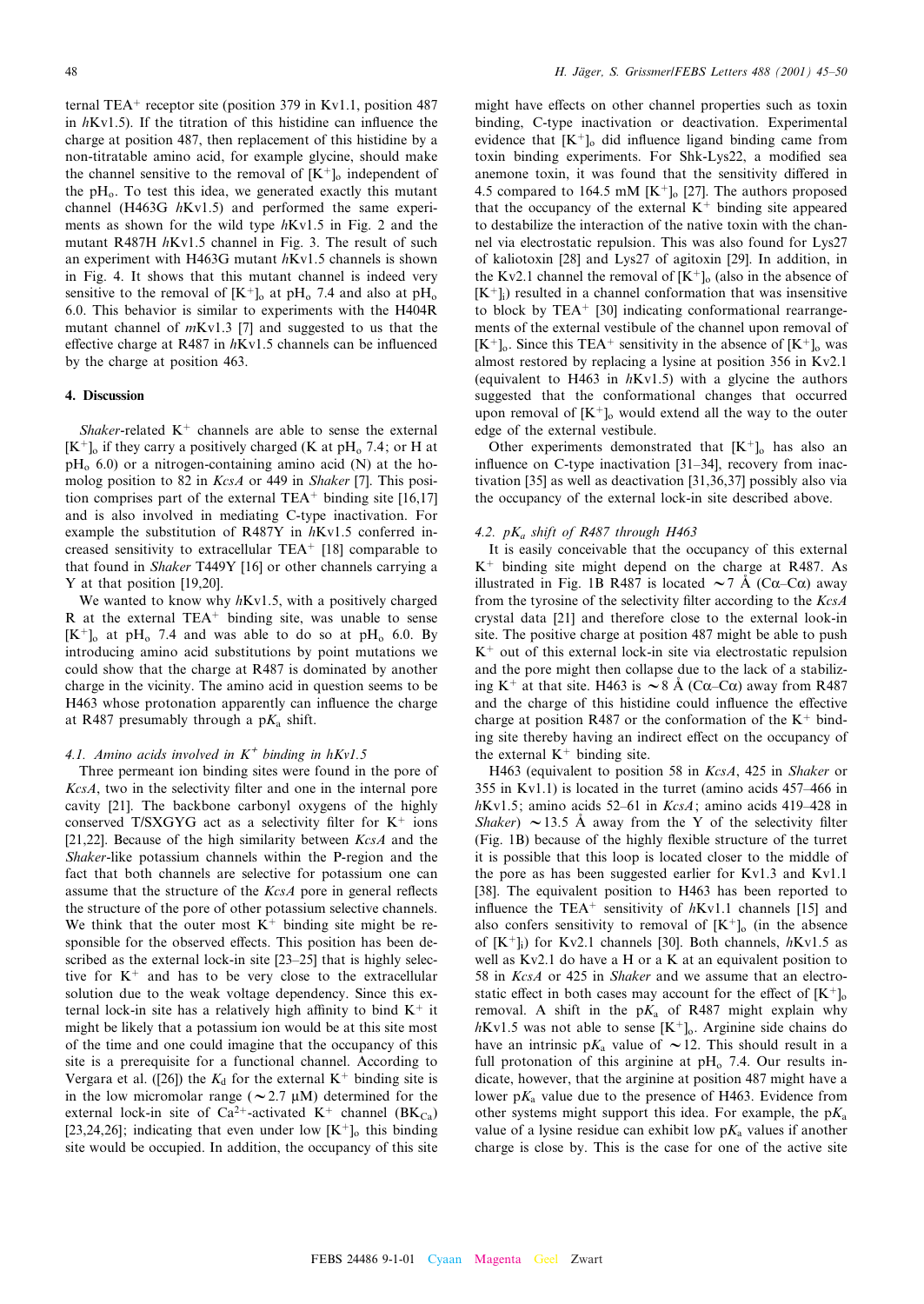lysines in acetoacetate decarboxylase whose  $pK_a$  value is 6.0 [39] or in the ovotransferrin structure [40]. In addition, there are several well documented cases for which an electrostatic mechanism, operating over distances up to  $15 \text{ Å}$ , can influence the affinity of a charged ligand binding to a protein [41]. From calbindin for example it is known that negatively charged residues near but not at the  $Ca^{2+}$  binding sites of calbindin [42] and subtilisin perturb the  $pK_a$  of the active site histidine by a simple electrostatic effect [41].

# 4.3. Alternative possibilities to explain the  $\lfloor K^{\dagger}\rfloor$  dependence of  $hKv1.5$

Other factors that might influence the charge at R487 besides H463 could be the net charge in the outer pore. This could play a role especially in explaining the differences in the behavior upon removal of  $[K^+]_0$  in Kv1.5 compared to Kv1.4. Both channels do express a positively charged amino acid at the external TEA<sup>+</sup> binding site (R487 in  $h$ Kv1.5 and K533 in rKv1.4) and also have a histidine at equivalent positions in the outer pore region (H463 in  $hKv1.5$  and H509 in  $rKv1.4$ ). They should therefore behave identically upon removal of  $[K^+]$ <sub>o</sub> if (a) K533 behaves similar to R487 and (b) if only these two positions (R487 and H463 in  $hKv1.5$  and K533 and H509 in rKv1.4) were important for the  $[K^+]_0$  effect. From earlier experiments [3,7] and those presented in this paper it is obvious that  $hKv1.5$  and Kv1.4 behave differently in terms of current loss upon removal of  $[K^+]_0$ . Assuming that lysine and arginine at the external  $TEA<sup>+</sup>$  binding site have similar properties other factors might also contribute to the charge at this site. A comparison of the amino acid composition in the region of the turret (hKv1.5 459-NQG-462 compared to 505-EPT-508, the equivalent region in Kv1.4) show that Kv1.4 has an additional negative charge that could neutralize H509 thereby removing the influence of this amino acid on the charge at K533. Therefore one could assume that conformational rearrangements of the external vestibule upon removal of  $[K^+]$ <sub>o</sub> are compensated differently in Kv1.4 and Kv1.5 channels perhaps because of structural differences of the turret regions of those two Kv channels.

#### 4.4. Physiological consequences

The  $K^+$  channel  $hKv1.5$  is expressed in human heart muscle [43] and might be involved in the repolarization of the atrial action potential of the human heart. Kv channels might therefore be targets in pathological conditions that disturb acid^ base balance like myocardial ischemia, [44] which are often accompanied by acidosis and a rise in  $[K^+]_0$ . Steidl and Yool [45] for example found that  $hKv1.5$  channels were modulated by external acidification and hypothesized that this  $hKv1.5$ modulation might have dramatic effects on action potential repolarization, duration, and therefore contractility under acid conditions. In contrast, we could show that under normal  $[K^+]_0$ , in the presence of 4.5 mM  $[K^+]_0$ , hKv1.5 peak current is not pH<sub>o</sub> dependent. Only under low  $[K^+]_0$  conditions we observe a  $pH_0$  dependence of the current through  $hKv1.5$ . The discrepancy between the experiments by Steidl and Yool [46] and our results could be due to the use of different external solution as well as the difference in the expression system [45]. Therefore we conclude that only under rare conditions, for example in diseases were patients do have a pathophysiologically reduced serum potassium level, like it is known from patients with hypokalemic periodic paralysis (HypoPP), the  $hKv1.5$  might be involved in cardiac arrhythmia under acid conditions.

# 4.5. Conclusion

In conclusion, we have shown that current through the human Kv1.5 channel was only reduced at low  $pH_0$  under low  $[K^+]$ <sub>o</sub> conditions. The presence of 4.5 mM  $K^+$  is sufficient to prevent this reduction. We could verify that the interaction of amino acids in hKv1.5 channels at position 463 and 487 (KcsA position 58 and 82, respectively) were crucial to the integrity of the external potassium binding site. Assuming that by lowering  $[K^+]$ <sub>o</sub> the external  $K^+$  binding site is less often occupied, this renders the channel into a  $pH_0$  sensitive channel. If additional forces act on a potassium ion sitting in the binding site like a positive charge at the  $TEA<sup>+</sup>$  binding site  $(R487$  in  $hKv1.5)$  – also under the influence of another nearby charge (H463 in  $h$ Kv1.5) – this would push the potassium ion out of its binding site. Therefore the individual structure of the turret especially the nature of the residues at position 58 and 82 in KcsA are major determinants for modulation of an external  $K^+$  binding site. For the Kv1.5 pore H463 might be able to influence the effective charge at R487 thereby influencing indirectly or directly the occupation of the  $K^+$  binding site.

Acknowledgements: The authors would like to thank Ms. Katharina Ruff for excellent technical assistance. This work was supported by Grants from the DFG (Gr848/4-2 and Gr848/8-1) and from the BMBF (iZKF Ulm, B7).

## References

- [1] Heinemann, U., Konnerth, A., Pumain, R. and Wadman, W.J. (1986) Adv. Neurol. 44, 641-661.
- Yaari, Y., Konnerth, A. and Heinemann, U. (1986) J. Neurophysiol. 56, 424^438.
- [3] Pardo, L.A., Heinemann, S.H., Terlau, H., Ludewig, U., Lorra, C., Pongs, O. and Stühmer, W. (1992) Proc. Natl. Acad. Sci. USA 89, 2466-2470.
- [4] Leschinger, A., Stabel, J., Igelmund, P. and Heinemann, U. (1993) Exp. Brain Res. 96, 230^240.
- [5] Eder, C., Klee, R. and Heinemann, U. (1996) NeuroReport 7, 1565^1568.
- [6] Beck, H., Blumcke, I., Kral, T., Clusmann, H., Schramm, J., Wiestler, O.D., Heinemann, U. and Elger, C.E. (1996) Epilepsia 37, 892-901.
- [7] Jäger, H., Rauer, H., Nguyen, A.N., Aiyar, J., Chandy, K.G. and Grissmer, S. (1998) J. Physiol. Lond. 506, 291-301.
- Durell, S.R. and Guy, H.R. (1996) Neuropharmacology 35, 761– 773.
- [9] Korn, S.J. and Ikeda, S.R. (1995) Science 269, 410-412.
- [10] Hamill, O.P., Marty, A., Neher, E., Sakmann, B. and Sigworth, F.J. (1981) Pflüg. Arch. 391, 85-100.
- [11] Rauer, H. and Grissmer, S. (1996) Mol. Pharmacol. 50, 1625– 1634.
- [12] Nguyen, A., Kath, J.C., Hanson, D.C., Biggers, M.S., Canniff, P.C., Donovan, C.B., Mather, R.J., Bruns, M.J., Rauer, H., Aiyar, J., Lepple-Wienhues, A., Gutman, G.A., Grissmer, S., Cahalan, M.D. and Chandy, K.G. (1966) Mol. Pharmacol. 50, 1672^1679.
- [13] McCloskey, M.A. and Cahalan, M.D. (1990) J. Gen. Physiol. 95, 205^227.
- [14] Ikeda, S.R., Soler, F., Zühlke, R.D., Joho, R.H. and Lewis, D.L. (1992) Pflüg. Arch. 422, 201-203.
- [15] Bretschneider, F., Wrisch, A., Lehmann-Horn, F. and Grissmer, S. (1999) Biophys. J. 76, 2351-2360.
- [16] MacKinnon, R. and Yellen, G. (1990) Science 250, 276-279.
- [17] Heginbotham, L. and MacKinnon, R. (1992) Neuron 8, 483-491.